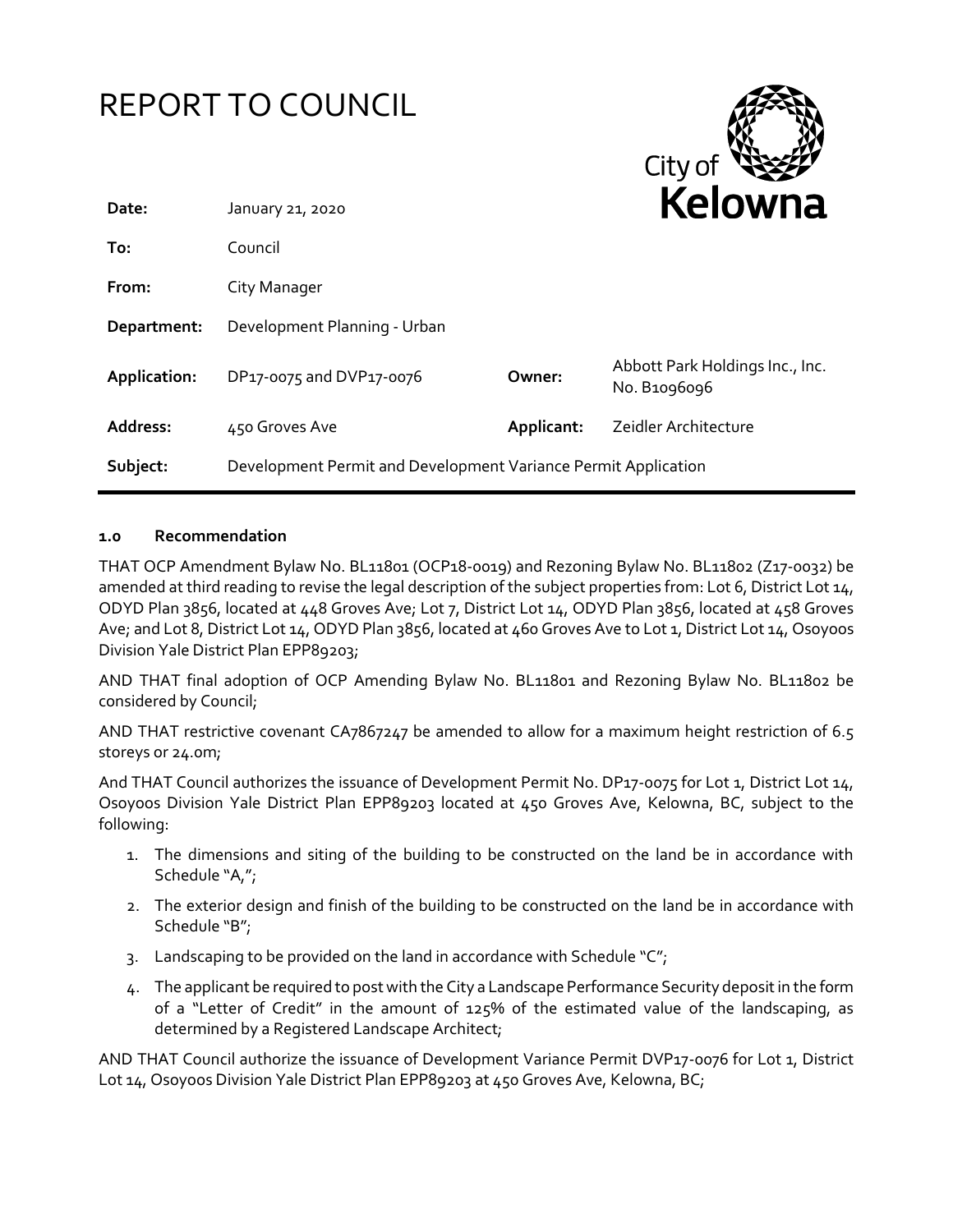AND THAT variances to the following sections of Zoning Bylaw No. 8000 be granted, as shown on Schedule "A":

#### **Section 13.12.6 RM6 High Rise Apartment Housing Development Regulations**

(b) to vary the maximum site coverage for principal buildings, accessory structures, and parking areas and driveways from 50% permitted to 83% proposed.

(d) to vary the minimum site front yard from 6.0m permitted to 0.97m proposed.

(e) to vary the minimum site side yards (east and west) from 4.5m permitted to 1.53m proposed.

(f) to vary the minimum site rear yard from 9.0m permitted to 0.0m proposed.

#### **Section 6.1.2 (c)- Daylighting Standards**

To vary the points along the side lot line of the lot from an angle of 65 degrees to the horizontal permitted to 72.5 degrees proposed for the west building section.

AND THAT the applicant be required to complete the above noted conditions of Council's approval of the Development Permit Application in order for the permits to be issued;

AND FURTHER THAT this Development Permit and Development Variance Permit is valid for two (2) years from the date of Council approval, with no opportunity to extend.

#### **2.0 Purpose**

To consider the Form and Character of a proposed multi-family residential building, and to consider associated variances to the front, side and rear yard setbacks, site coverage, and daylight building angle.

# **3.0 Development Planning**

Staff are recommending support for the proposed Development Permit and Development Variance Permit. The form and character of the 22-unit residential building is well-aligned with the Official Community Plan (OCP) urban design guidelines and supports the underlying goal of achieving residential density in Urban Centres. The proposed building encompasses a half storey of a semi-underground parking structure with 6 storeys of residential above. Urban design guidelines achieved in the proposal include:

- Utilize landscaping treatments to further soften the mass of building form (e.g strategic placement of trees, shades and vines, trellis and arbours, along with surface materials such as pavers)
- Distinguish key building elements through the use of setbacks, projections, textures, materials, and detailing
- Incorporate landscaping that compliments and softens the architectural features and edges of buildings
- Mitigate the actual and perceived bulk of buildings by utilizing appropriate massing, including:
	- o Architectural elements (e.g. balconies, bay windows, cantilevered floors, cupolas, dormers);
	- o Step back upper floors to reduce visual impact;
	- $\circ$  Detailing that creates a rhythm and visual interest along the line of the building; and
	- o Wall projections and indentations, windows and siding treatments as well as varied material textures should be utilized to create visual interest and to articulate building facades.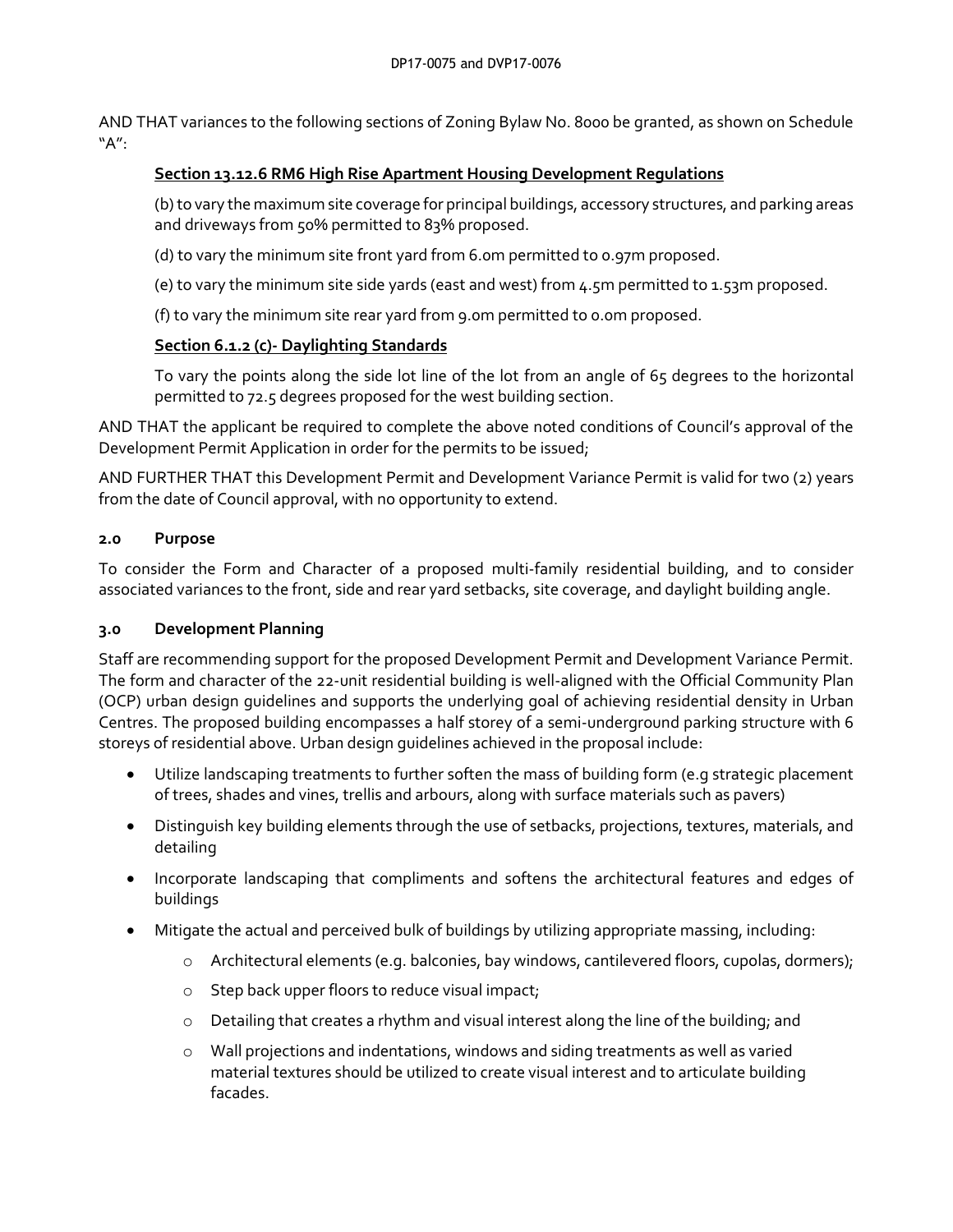The proposed residential density will be well supported by nearby local amenities and services with a walk score of 86, meaning most errands can be accomplished on foot.

The proposal includes variances to three setbacks, site coverage, and daylighting to facilitate the proposed condo building. The variances are largely in response to the high-water table, causing the parkade design to be exposed above ground by 1.9m. The impacts of the setback variances and site coverage are mitigated through a desirable ground floor design that features terraced landscaping, two prominent entryways and raised balconies facing the street. The rear yard variance backs onto a laneway, which is closed to vehicular traffic, and adjacent to Abbott Park. The proposed daylighting variance is caused by the minor extension of two balconies and does not negatively impact adjacent properties.

# **4.0 Proposal**

# 4.1 Background

An OCP amendment from MRM-Multiple Unit Residential (Medium Density) to MRH-Multiple Unit Residential (High Density) and rezoning application from RU1- Large Lot Housing to RM6-High Rise Apartment Housing received second and third reading on May 13, 2019. The OCP amendment and rezoning application included a recommendation to Council to restrict the height of the building to 6 storeys through a restrictive covenant. Following second and third reading of the bylaw, it was determined that the proposed height, as defined by the Zoning Bylaw, is 6.5 storeys. The applicant completed neighbourhood consultation and confirmed the height and proposed variances through an additional open house and mailouts.

The developer has funded the closing of an existing laneway at the rear of the property with the intention of providing significant landscape improvements adjacent to the subject property that will create a sensitive transition to Abbott Park. The laneway will be permanently closed to vehicles and a 3.0m right of way will be registered over the portion of the laneway backing onto the subject property to allow for landscape treatment. A significant portion of the laneway purchase will go back into the surrounding community through improvements to the Abbott Park playground structure, and public space.

Public engagement occurred at multiple stages throughout the project. Most recently, the applicant provided notification to neighbouring properties within 50m on the final proposed building height and associated variances.

# 4.2 Project Description

The proposed development is a 22-unit, 6.5 storey residential building with a mix of two- and three-bedroom units. The building features two at-grade entrances on Groves Ave. Due to the high-water table in the South Pandosy area, the building design incorporates a semi-underground parkade, which is accessed off the existing lane to the east. The proposed parking allocates 38 stalls for residents and 3 stalls for visitors. Large balconies provide private open space for the residential units.

# *Form and Character*

The architecture includes high end materials, including red brick veneer, large historical-style windows, and traditional cornices. The building design blends contemporary elements with an overall historic feeling to fit in with the form and character of the surrounding neighbourhood. Ground-oriented units provide eyes on the street towards both Groves Ave and the park. The terraced landscape design breaks up the massing of the development, mitigates the design constraints associated with the parkade, and creates a human-scale interface. The proposed building is set back at 4.5 storeys to reduce massing and improve privacy.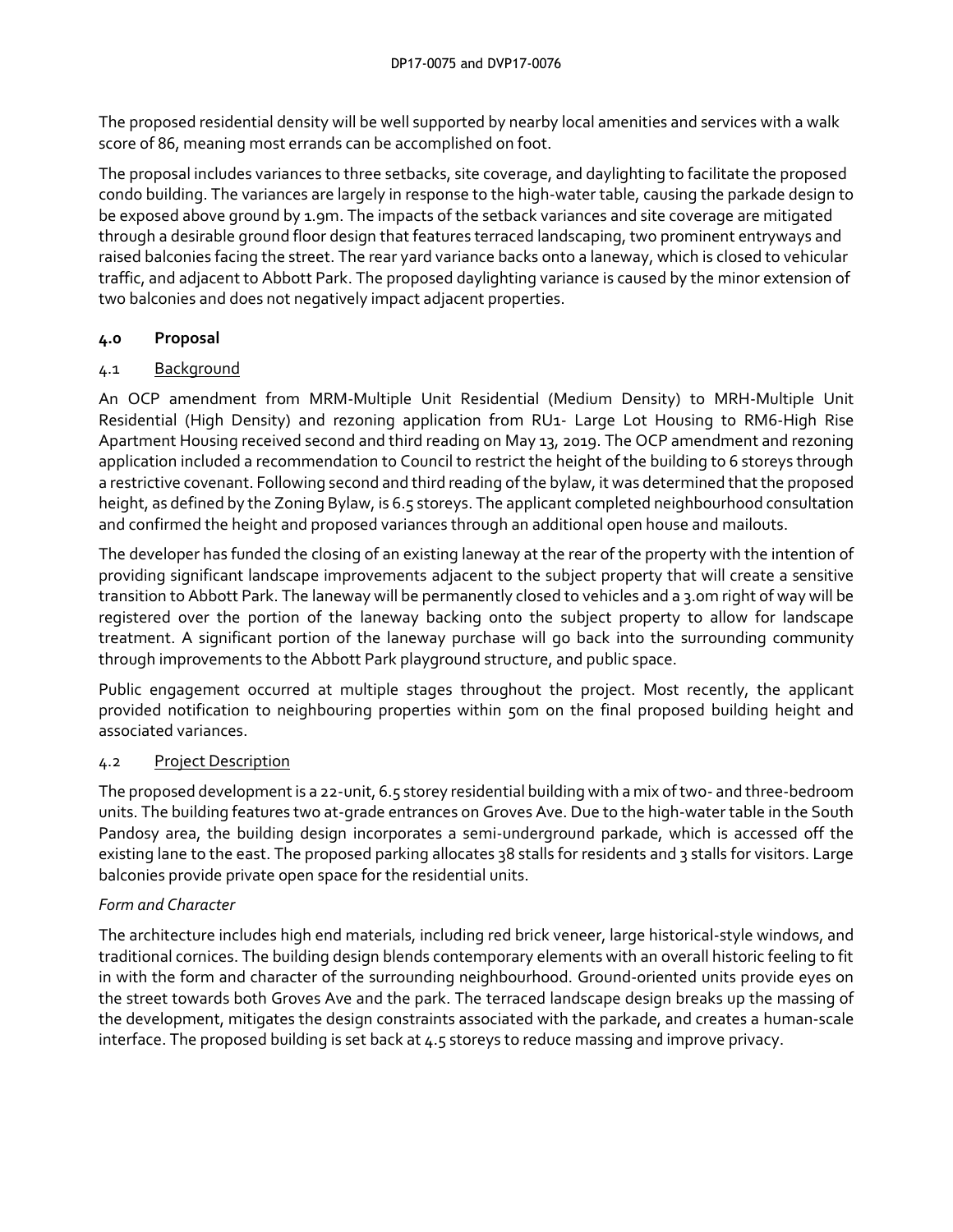# *Variances*

The applicant is proposing several variances: increasing site coverage from 55% permitted to 83% proposed, reducing the front yard from 6.0m permitted to 0.97m proposed, reducing the side yards from 4.5m permitted to 1.53m proposed, reducing a portion of the rear yard from 9.0m permitted to 0.0m proposed, and increasing the daylighting standards from 65 degrees permitted to 72.5 degrees for the west portion of the building. The site coverage and setback variances are associated with the parkade that is partially above grade due to the high water table. If the parking could be accommodated entirely below grade, the site coverage of the habitable building area would be 44% and the setback variances would be significantly reduced. The daylighting variance only impacts a small portion of the west façade where part of the balconies on the fourth and fifth floors extend beyond 65 degrees.

# 4.3 Site Context

The subject property is located within the South Pandosy Urban Centre on Groves Ave. The site is bordered by Abbott Park to the north, commercial development to the east along Pandosy St, and single-family residentialto the south and west. Sopa Square is located southeast of the site. This area of the South Pandosy Urban Centre has experienced land assembly of single-family housing to accommodate multi-family development projects and the two properties to the west are designated MRM – Multi-Unit Residential (Medium Density).

Specifically, adjacent land uses are as follows:

| <b>Orientation</b> | Zoning                                                  | <b>Land Use</b>                      |
|--------------------|---------------------------------------------------------|--------------------------------------|
| North              | P <sub>3</sub> - Parks and Open Space                   | Public Park                          |
| East               | C <sub>4</sub> - Urban Centre Commercial                | <b>Health Service</b>                |
| South              | RU1- Large Lot Housing & C4- Urban Centre<br>Commercial | Single family dwellings & Commercial |
| West               | RM5- Medium Density Multiple Housing                    | Multiple dwelling housing            |

# **Subject Property Map:**

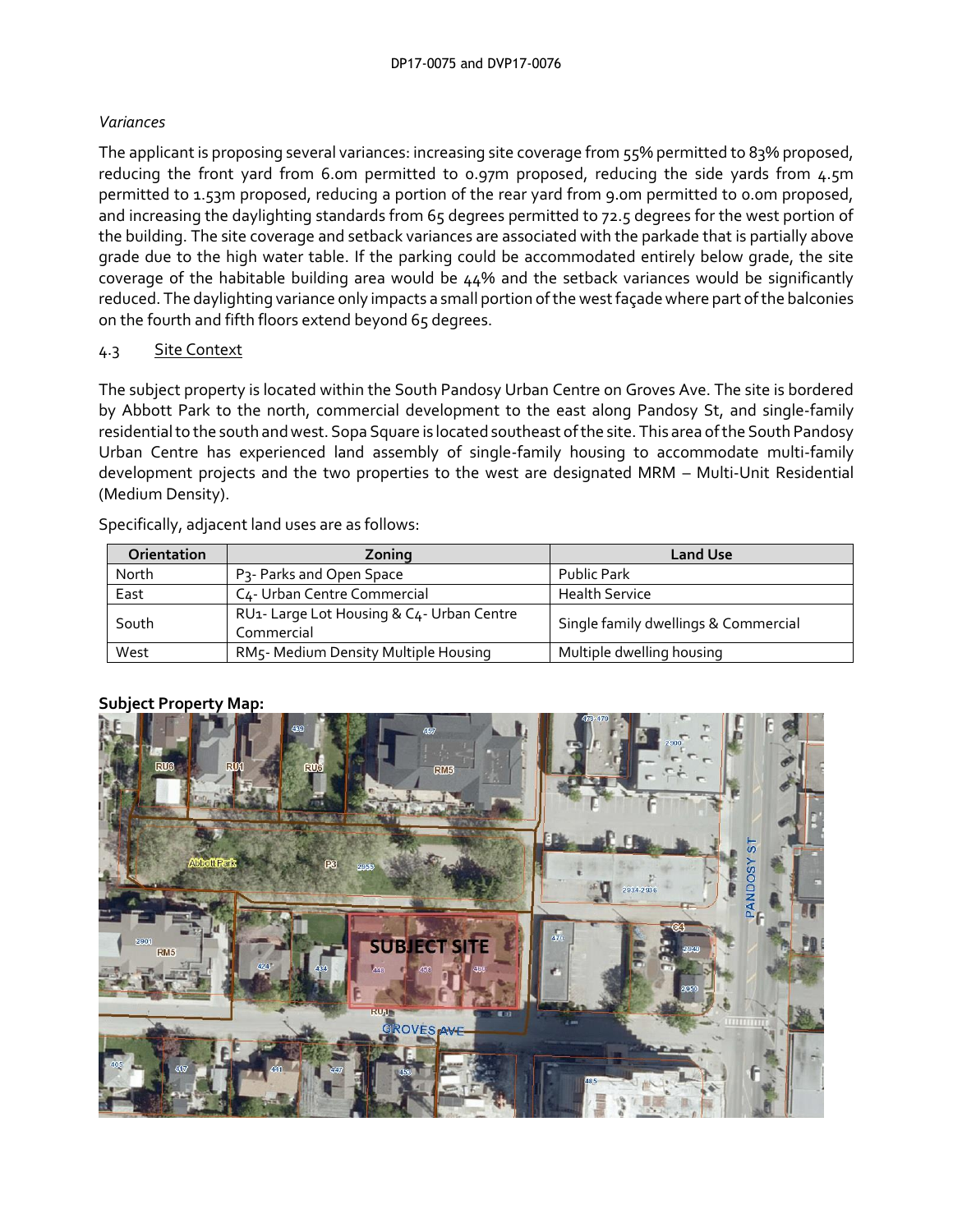#### 4.4 Zoning Analysis Table

| <b>Zoning Analysis Table</b>                                                         |                                                                                                                                                                                                               |                                                                                            |  |  |  |  |
|--------------------------------------------------------------------------------------|---------------------------------------------------------------------------------------------------------------------------------------------------------------------------------------------------------------|--------------------------------------------------------------------------------------------|--|--|--|--|
| <b>CRITERIA</b>                                                                      | <b>RM6 ZONE REQUIREMENTS</b>                                                                                                                                                                                  | <b>PROPOSAL</b>                                                                            |  |  |  |  |
| <b>Existing Lot/Subdivision Regulations</b>                                          |                                                                                                                                                                                                               |                                                                                            |  |  |  |  |
| Min. Lot Area                                                                        | 1700m <sup>2</sup>                                                                                                                                                                                            | 1716m <sup>2</sup>                                                                         |  |  |  |  |
| Min. Lot Width                                                                       | 30.0m                                                                                                                                                                                                         | 54.54m                                                                                     |  |  |  |  |
| Min. Lot Depth                                                                       | 35.0m                                                                                                                                                                                                         | 26.85m                                                                                     |  |  |  |  |
| <b>Development Regulations</b>                                                       |                                                                                                                                                                                                               |                                                                                            |  |  |  |  |
| Max. Floor Area Ratio                                                                | 2.0                                                                                                                                                                                                           | 1.8                                                                                        |  |  |  |  |
| Max. Site Coverage (buildings,<br>parking, driveways)                                | 55%                                                                                                                                                                                                           | $83\%$ <sup>O</sup>                                                                        |  |  |  |  |
| Max. Height                                                                          | 55.0m or 16.0 storeys                                                                                                                                                                                         | 20.8m or 6.5 storeys                                                                       |  |  |  |  |
| Min. Front Yard                                                                      | 6.om                                                                                                                                                                                                          | $0.97m$ <sup>2</sup>                                                                       |  |  |  |  |
| Min. Side Yard (east)                                                                | 4.5 <sup>m</sup>                                                                                                                                                                                              | $1.53m$ $\Theta$                                                                           |  |  |  |  |
| Min. Side Yard (west)                                                                | 4.5 <sup>m</sup>                                                                                                                                                                                              | $1.53m$ $\odot$                                                                            |  |  |  |  |
| Min. Rear Yard                                                                       | 9.0 <sub>m</sub>                                                                                                                                                                                              | $o.$ om $\bullet$                                                                          |  |  |  |  |
| <b>Other Regulations</b>                                                             |                                                                                                                                                                                                               |                                                                                            |  |  |  |  |
| Min. Parking Requirements                                                            | 1.5 stalls per 2-bedroom unit<br>2.0 stalls per 3-bedroom unit<br>1.0 visitor stall per 7 unit                                                                                                                | 38 resident stalls<br>3 visitor stalls provided                                            |  |  |  |  |
| Min. Bicycle Parking                                                                 | 0.5 class 1 bicycle stalls per unit<br>0.1 class 2 bicycle parking stalls per<br>unit                                                                                                                         | 11 class 1 stalls provided in<br>underground<br>2 class 2 stalls provided at main<br>entry |  |  |  |  |
| Min. Private Open Space                                                              | 18.0m <sup>2</sup> per dwelling with more than<br>one bedroom                                                                                                                                                 | 18.0m <sup>2</sup> per unit                                                                |  |  |  |  |
| Min. Daylighting Standards                                                           | 65 degrees along a side lot line                                                                                                                                                                              | 72.5 degrees $\Theta$                                                                      |  |  |  |  |
| <sup>0</sup> Indicates a requested variance to maximum site coverage from 55% to 83% | <sup>2</sup> Indicates a requested variance to reduce the minimum front yard setback from 6.0m to 0.97m<br><b>B</b> Indicates a requested variance to the east and west side yard setbacks from 4.5m to 1.53m |                                                                                            |  |  |  |  |

Indicates a requested variance to the rear yard setback from 9.0m to 0.0m for a portion of the rear yard

Indicates a requested variance to the daylighting standards for a side lot line from 65 degrees to 72.5 degrees for a portion of the west lot line

#### **5.0 Current Development Policies**

# 5.1 Kelowna Official Community Plan (OCP)

Chapter 5: Development Process

*Objective 5.3 Focus development to designated growth areas.*

*Policy .2 Compact Urban Form.* Develop a compact urban form that maximizes the use of existing infrastructure and contributes to energy efficient settlement patterns. This will be done by increasing densities (approximately 75 - 100 people and/or jobs located within a 400 metre walking distance of transit stops is required to support the level of transit service) through development, conversion, and re-development within Urban Centres (see Map 5.3) in particular and existing areas as per the provisions of the Generalized Future Land Use Map 4.1.